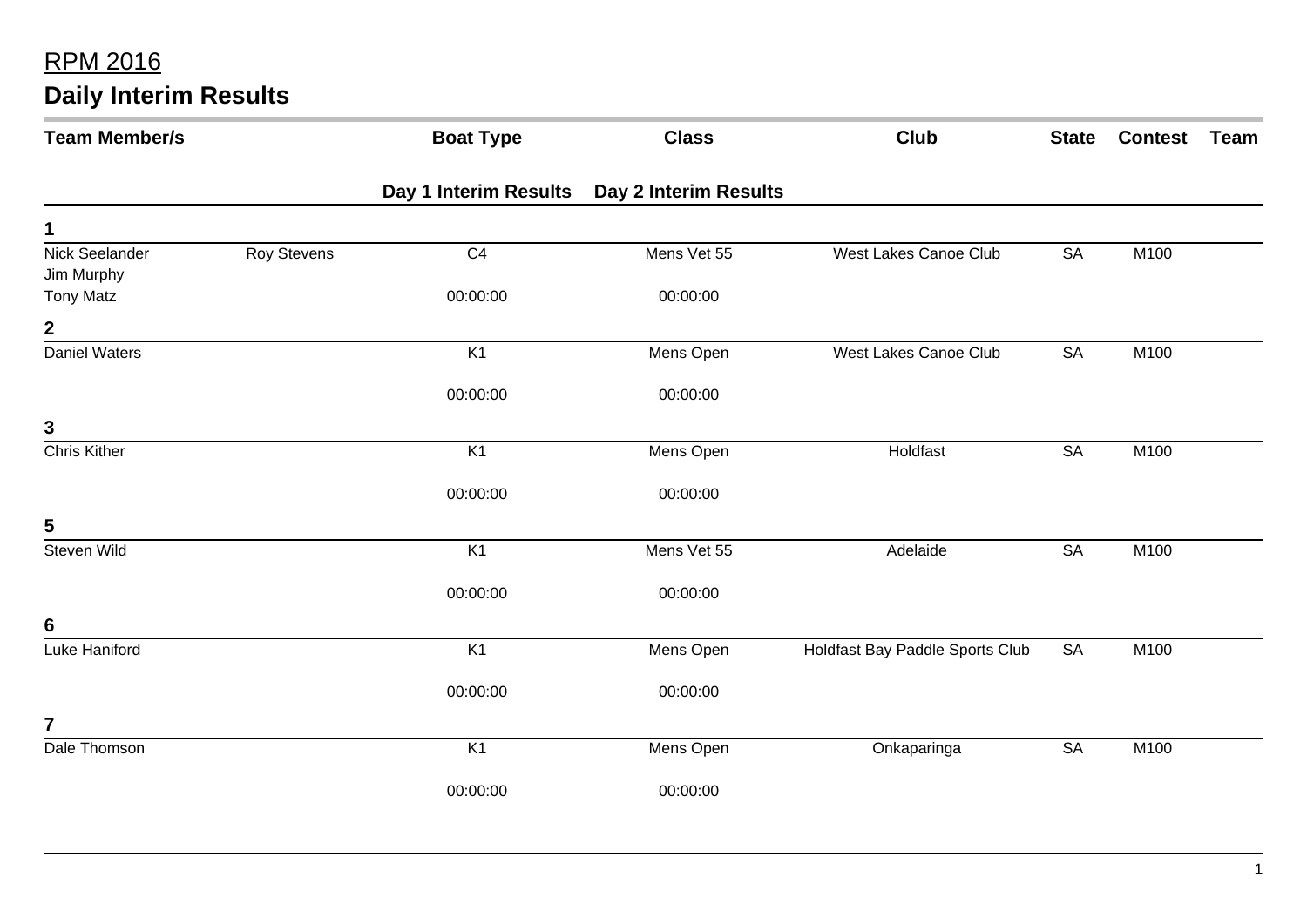| <b>Team Member/s</b>         | <b>Boat Type</b>      | <b>Class</b>          | <b>Club</b>                    | <b>State</b> | <b>Contest</b> | <b>Team</b> |
|------------------------------|-----------------------|-----------------------|--------------------------------|--------------|----------------|-------------|
|                              | Day 1 Interim Results | Day 2 Interim Results |                                |              |                |             |
| 8                            |                       |                       |                                |              |                |             |
| <b>Mark Bulmer</b>           | K1                    | Mens Vet 45           | West Lakes Canoe Club          | <b>SA</b>    | M100           |             |
|                              | 00:00:00              | 00:00:00              |                                |              |                |             |
| $\boldsymbol{9}$             |                       |                       |                                |              |                |             |
| <b>Terry Poole</b>           | K <sub>1</sub>        | Mens Vet 65           | <b>Bellerine Paddlers Inc</b>  | <b>VIC</b>   | M100           |             |
|                              | 00:00:00              | 00:00:00              |                                |              |                |             |
| 10                           |                       |                       |                                |              |                |             |
| Jak Bain                     | K <sub>1</sub>        | Mens Open             | Onkaparinga                    | <b>SA</b>    | M100           |             |
|                              | 00:00:00              | 00:00:00              |                                |              |                |             |
| 11                           |                       |                       |                                |              |                |             |
| Heidi Staude<br>Donna Hilton | K <sub>2</sub>        | Womens Vet 45         |                                | <b>SA</b>    | M100           |             |
|                              | 00:00:00              | 00:00:00              |                                |              |                |             |
| 12                           |                       |                       |                                |              |                |             |
| Peter Raghoudi               | OC1                   | Mens Vet 55           | Adelaide Outriggers Canoe Club | <b>SA</b>    | M100           |             |
|                              | 00:00:00              | 00:00:00              |                                |              |                |             |
| 13                           |                       |                       |                                |              |                |             |
| Graeme Hill                  | OC <sub>1</sub>       | Mens Vet 65           | Adelaide Outriggers            | <b>SA</b>    | M100           |             |
|                              | 00:00:00              | 00:00:00              |                                |              |                |             |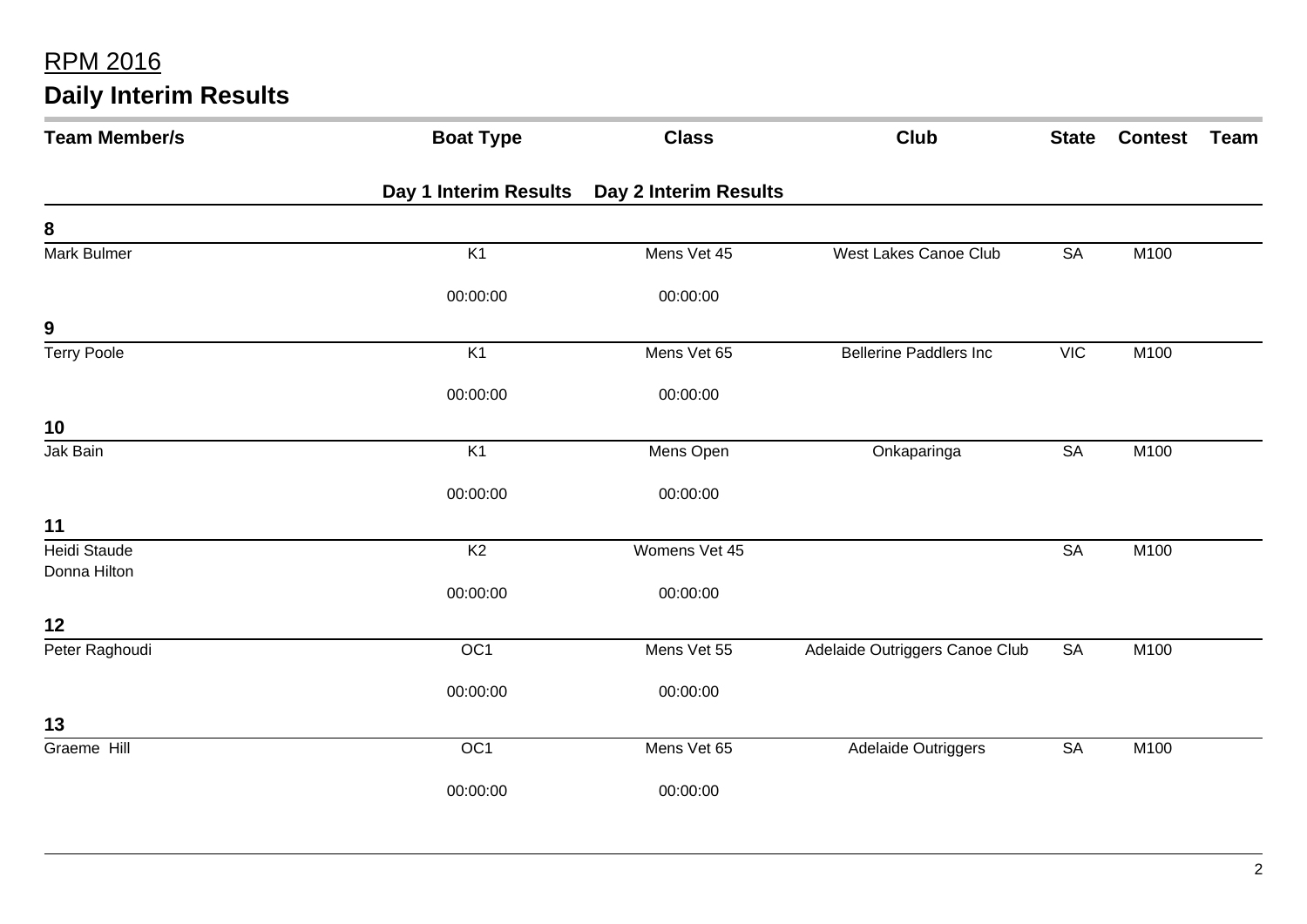| <b>Team Member/s</b>   |                | <b>Boat Type</b>      | <b>Class</b>          | <b>Club</b>                   | <b>State</b> | <b>Contest</b> | Team |
|------------------------|----------------|-----------------------|-----------------------|-------------------------------|--------------|----------------|------|
|                        |                | Day 1 Interim Results | Day 2 Interim Results |                               |              |                |      |
| 14                     |                |                       |                       |                               |              |                |      |
| <b>Barry Bell</b>      |                | OC <sub>2</sub>       | Mens Vet 55           | Shepparton Canoe Club         | <b>VIC</b>   | M100           |      |
| <b>Tony Bond</b>       |                |                       |                       |                               |              |                |      |
|                        |                | 00:00:00              | 00:00:00              |                               |              |                |      |
| 15                     |                |                       |                       |                               |              |                |      |
| Jack Wilson            |                | OC <sub>2</sub>       | Mens Open             | Shepparton Canoe Club         | <b>VIC</b>   | M100           |      |
| Brooklyn Andresen      |                |                       |                       |                               |              |                |      |
|                        |                | 00:00:00              | 00:00:00              |                               |              |                |      |
| 16                     |                |                       |                       |                               |              |                |      |
| Celesta Van Der Paal   |                | OC <sub>2</sub>       | Mixed Vet 45          | Patterson Lakes               | <b>VIC</b>   | M100           |      |
| <b>Neil Tattersall</b> |                |                       |                       |                               |              |                |      |
|                        |                | 00:00:00              | 00:00:00              |                               |              |                |      |
| 17                     |                |                       |                       |                               |              |                |      |
| Steven Vegh            |                | OC <sub>2</sub>       | Mixed Vet 55          | <b>PLCC</b>                   | VIC          | M100           |      |
| Maggie Vegh            |                |                       |                       |                               |              |                |      |
|                        |                | 00:00:00              | 00:00:00              |                               |              |                |      |
| 18                     |                |                       |                       |                               |              |                |      |
| Regina Carr            |                | OC <sub>2</sub>       | Womens Vet 45         | Adelaide Outriggers           | <b>SA</b>    | M100           |      |
| Dianne Page            |                |                       |                       |                               |              |                |      |
|                        |                | 00:00:00              | 00:00:00              |                               |              |                |      |
| 19                     |                |                       |                       |                               |              |                |      |
| Michael Arthur         | Peter Carr     | OC6                   | Mens Vet 45           | Adelaide Outrigger Canoe Club | <b>SA</b>    | M100           |      |
| Phillip Allen          | Phillip Graham |                       |                       |                               |              |                |      |
| <b>Fred Tanner</b>     | lan James      | 00:00:00              | 00:00:00              |                               |              |                |      |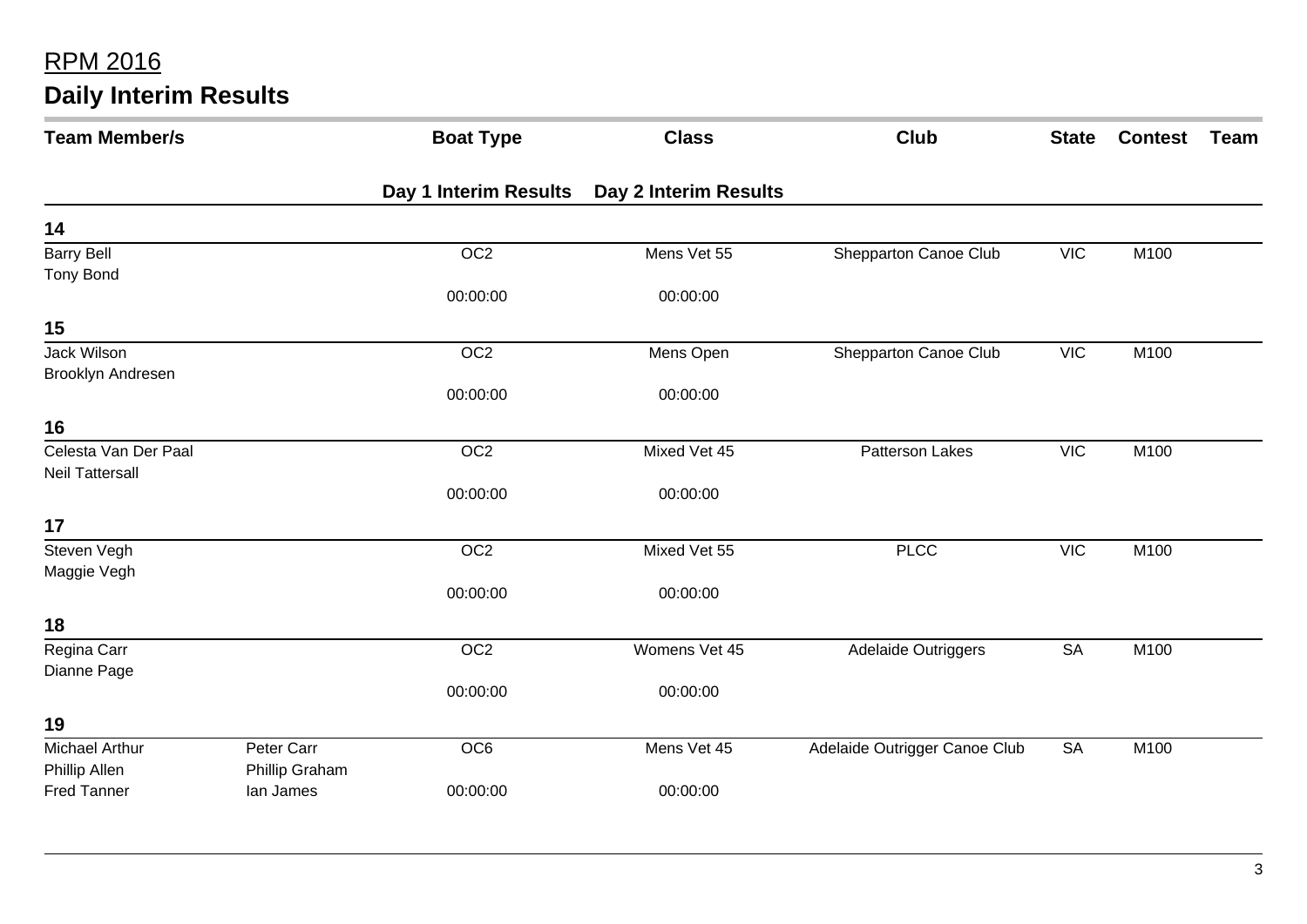| <b>Team Member/s</b>   | <b>Boat Type</b>      | <b>Class</b>          | <b>Club</b>               | <b>State</b>           | <b>Contest</b> | Team |
|------------------------|-----------------------|-----------------------|---------------------------|------------------------|----------------|------|
|                        | Day 1 Interim Results | Day 2 Interim Results |                           |                        |                |      |
| 20                     |                       |                       |                           |                        |                |      |
| <b>CRAIG FOWLER</b>    | OR <sub>1</sub>       | Mens Vet 35           | Onkaparinga               | <b>SA</b>              | M100           |      |
|                        | 00:00:00              | 00:00:00              |                           |                        |                |      |
| 21                     |                       |                       |                           |                        |                |      |
| <b>Brian Partridge</b> | OR <sub>1</sub>       | Mens Vet 35           |                           | <b>SA</b>              | M100           |      |
|                        | 00:00:00              | 00:00:00              |                           |                        |                |      |
| 22                     |                       |                       |                           |                        |                |      |
| Neil Thomson           | OR <sub>1</sub>       | Mens Vet 55           | Onkaparinga               | SA                     | M100           |      |
|                        | 00:00:00              | 00:00:00              |                           |                        |                |      |
| 23                     |                       |                       |                           |                        |                |      |
| John Edmunds           | OR <sub>1</sub>       | Mens Vet 35           | Holdfast                  | $\overline{\text{SA}}$ | M100           |      |
|                        | 00:00:00              | 00:00:00              |                           |                        |                |      |
| 24                     |                       |                       |                           |                        |                |      |
| <b>Hugh Stewart</b>    | RKL1                  | Mens Vet 55           | West Lakes Canoe Club     | <b>SA</b>              | M100           |      |
|                        | 00:00:00              | 00:00:00              |                           |                        |                |      |
| 25                     |                       |                       |                           |                        |                |      |
| <b>Bradley Butler</b>  | RKL <sub>2</sub>      | Mens Vet 45           | <b>Encounter Paddling</b> | <b>SA</b>              | M100           |      |
| Vlado Stevanovic       | 00:00:00              | 00:00:00              |                           |                        |                |      |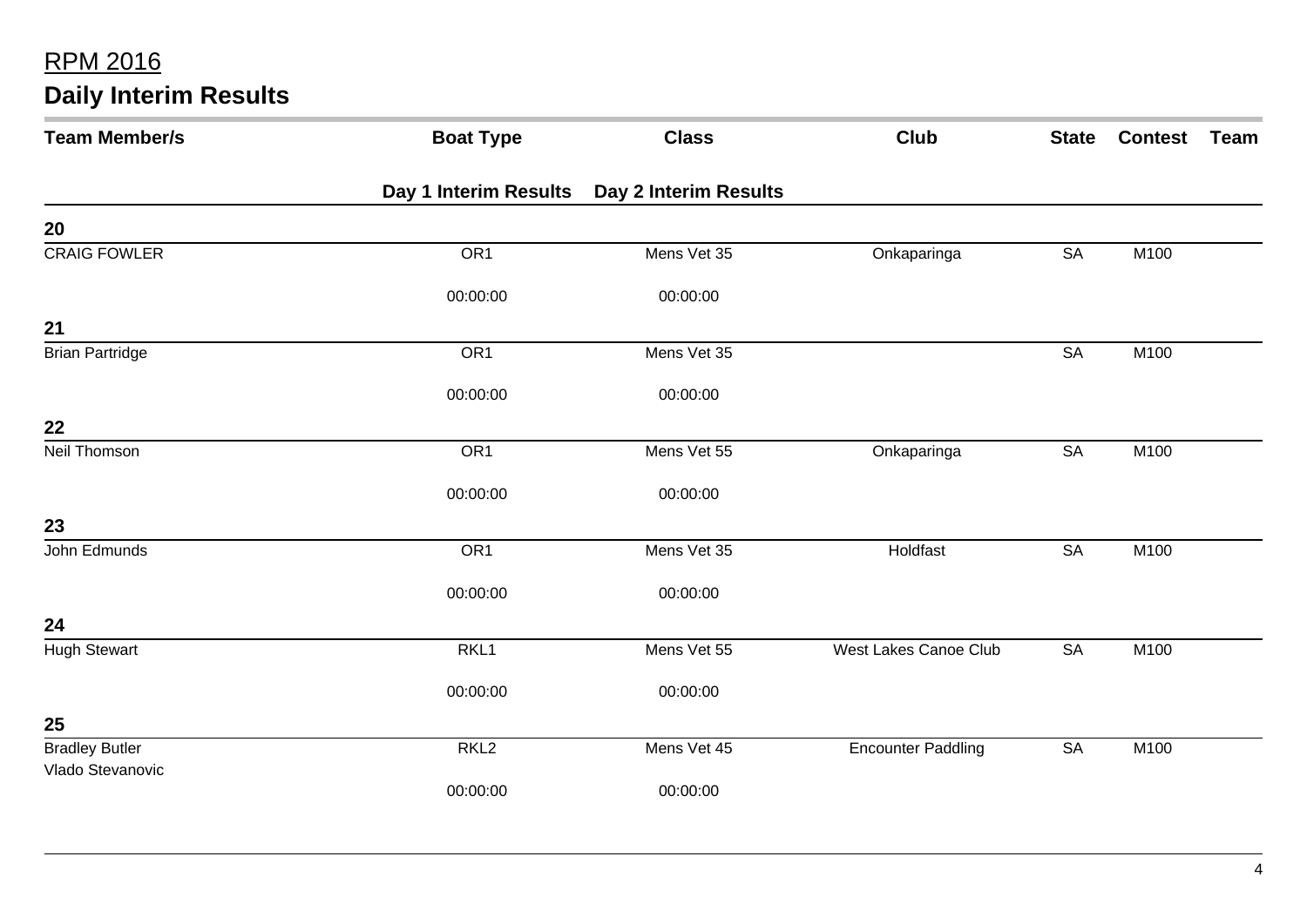| <b>Team Member/s</b>           | <b>Boat Type</b>      | <b>Class</b>          | <b>Club</b>                      | <b>State</b> | <b>Contest</b> | Team |
|--------------------------------|-----------------------|-----------------------|----------------------------------|--------------|----------------|------|
|                                | Day 1 Interim Results | Day 2 Interim Results |                                  |              |                |      |
| 26                             |                       |                       |                                  |              |                |      |
| Helen Tongway<br>David Tongway | RKL <sub>2</sub>      | Mixed Vet 65          | <b>Burley Griffin Canoe Club</b> | <b>ACT</b>   | M100           |      |
|                                | 00:00:00              | 00:00:00              |                                  |              |                |      |
| 27                             |                       |                       |                                  |              |                |      |
| <b>Bob Phillips</b>            | RKM1                  | Mens Vet 45           | MCC-SA                           | <b>SA</b>    | M100           |      |
|                                | 00:00:00              | 00:00:00              |                                  |              |                |      |
| 28                             |                       |                       |                                  |              |                |      |
| <b>Lindsay Dreckow</b>         | RKM1                  | Mens Vet 45           | None                             | SA           | M100           |      |
|                                | 00:00:00              | 00:00:00              |                                  |              |                |      |
| 29                             |                       |                       |                                  |              |                |      |
| <b>Ashley Bell</b>             | TC <sub>1</sub>       | Mens Open             | Echuca/Moama Canoe Club          | <b>VIC</b>   | M100           |      |
|                                | 00:00:00              | 00:00:00              |                                  |              |                |      |
| 30                             |                       |                       |                                  |              |                |      |
| Rod Clark<br>Karlie Verbeek    | TC <sub>2</sub>       | Mixed Open            | Echuca/Moama Canoe Club          | <b>VIC</b>   | M100           |      |
|                                | 00:00:00              | 00:00:00              |                                  |              |                |      |
| 32                             |                       |                       |                                  |              |                |      |
| Julia Johnston                 | TK <sub>2</sub>       | Womens Vet 35         | West Lakes Canoe Club            | <b>SA</b>    | M100           |      |
| Marcia Mason                   | 00:00:00              | 00:00:00              |                                  |              |                |      |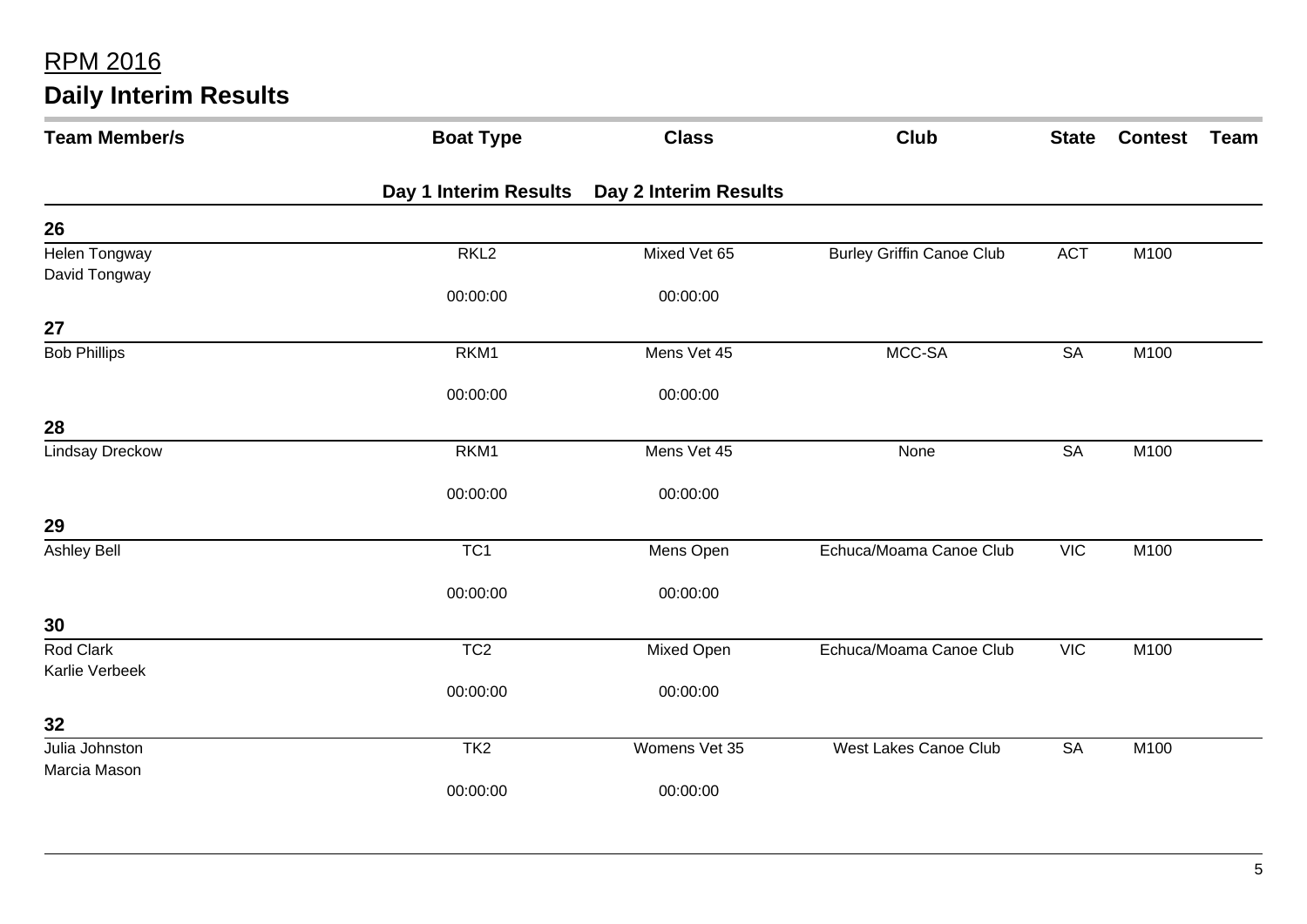| <b>Daily Interim Results</b> |  |  |
|------------------------------|--|--|
|------------------------------|--|--|

| <b>Team Member/s</b>           | <b>Boat Type</b>      | <b>Class</b>          | <b>Club</b>               | <b>State</b> | <b>Contest</b> | Team |
|--------------------------------|-----------------------|-----------------------|---------------------------|--------------|----------------|------|
|                                | Day 1 Interim Results | Day 2 Interim Results |                           |              |                |      |
| 50                             |                       |                       |                           |              |                |      |
| John Findlay                   | K1                    | Mens Vet 35           | <b>Encounter Paddling</b> | <b>SA</b>    | M50            |      |
|                                | 00:00:00              | 00:00:00              |                           |              |                |      |
| 51                             |                       |                       |                           |              |                |      |
| Subin Wright-Simon             | K <sub>1</sub>        | Mens U16              | <b>Holdfast Bay</b>       | <b>SA</b>    | M50            |      |
|                                | 00:00:00              | 00:00:00              |                           |              |                |      |
| 52                             |                       |                       |                           |              |                |      |
| Adam Findlay                   | K <sub>1</sub>        | Mens U16              | <b>Encounter Paddling</b> | <b>SA</b>    | M50            |      |
|                                | 00:00:00              | 00:00:00              |                           |              |                |      |
| 53                             |                       |                       |                           |              |                |      |
| Charli Smyth                   | K1                    | Womens U16            | West Lakes Canoe Club     | <b>SA</b>    | M50            |      |
|                                | 00:00:00              | 00:00:00              |                           |              |                |      |
| 54                             |                       |                       |                           |              |                |      |
| Ashlee Schoene                 | K1                    | Womens U16            | West Lakes Canoe Club     | <b>SA</b>    | M50            |      |
|                                | 00:00:00              | 00:00:00              |                           |              |                |      |
| 55                             |                       |                       |                           |              |                |      |
| <b>Emily Clements-Porteous</b> | K <sub>1</sub>        | Womens Open           | <b>Encounter Paddling</b> | SA           | M50            |      |
|                                | 00:00:00              | 00:00:00              |                           |              |                |      |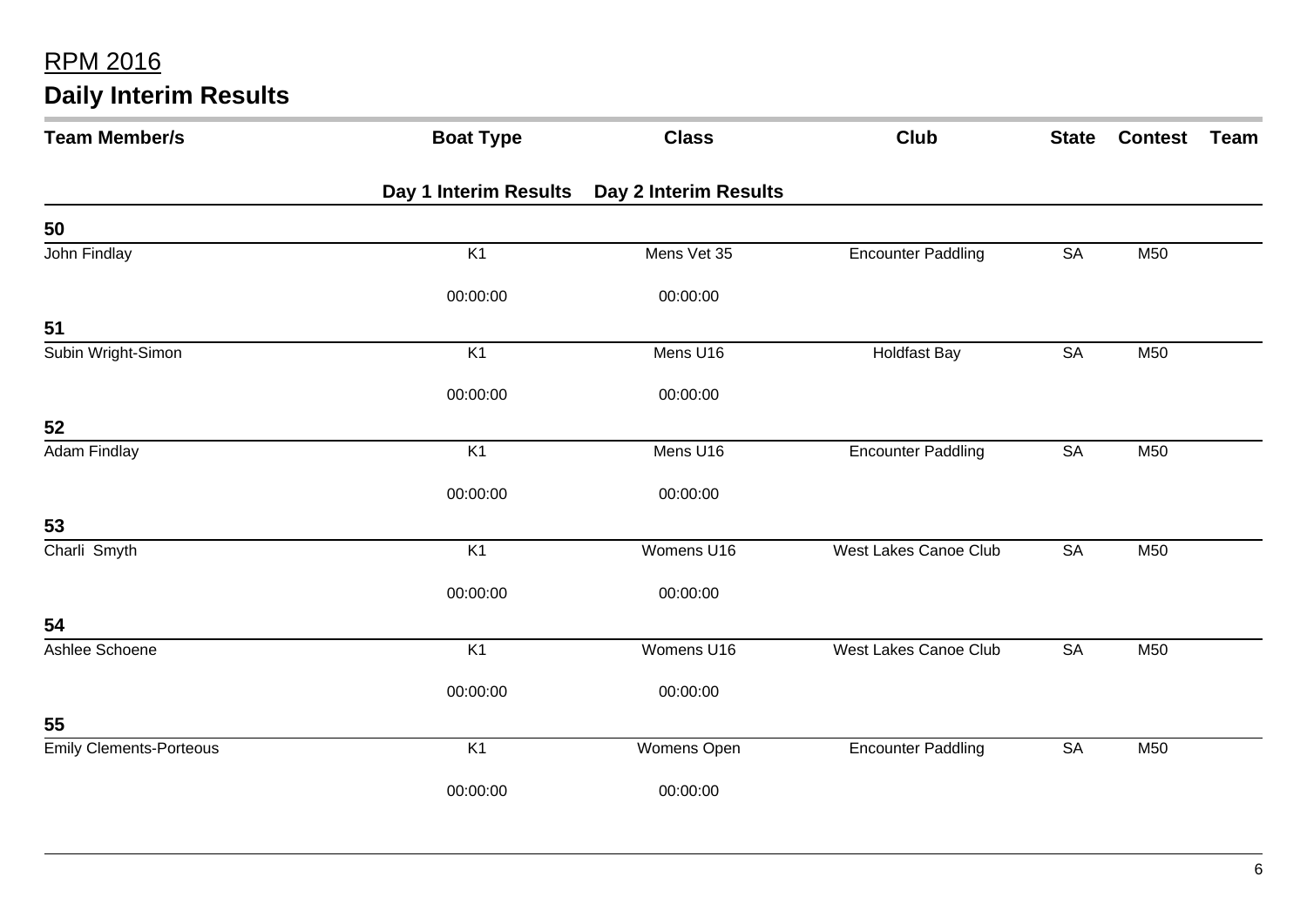| <b>Daily Interim Results</b> |  |
|------------------------------|--|
|------------------------------|--|

| <b>Team Member/s</b>                | <b>Boat Type</b>      | <b>Class</b>          | <b>Club</b>                  | <b>State</b> | <b>Contest</b> | Team |
|-------------------------------------|-----------------------|-----------------------|------------------------------|--------------|----------------|------|
|                                     | Day 1 Interim Results | Day 2 Interim Results |                              |              |                |      |
| 56                                  |                       |                       |                              |              |                |      |
| Chloe Jenkin                        | K <sub>1</sub>        | Womens U16            | <b>West Lakes Canoe Club</b> | <b>SA</b>    | M50            |      |
|                                     | 00:00:00              | 00:00:00              |                              |              |                |      |
| 57                                  |                       |                       |                              |              |                |      |
| Josh Kither                         | OR <sub>1</sub>       | Mens Open             | <b>Glenelg SLSC</b>          | SA           | M50            |      |
|                                     | 00:00:00              | 00:00:00              |                              |              |                |      |
| 58                                  |                       |                       |                              |              |                |      |
| Daniel Richards                     | OR <sub>1</sub>       | Mens Open             | Glenelg SLSC                 | <b>SA</b>    | M50            |      |
|                                     | 00:00:00              | 00:00:00              |                              |              |                |      |
| 59                                  |                       |                       |                              |              |                |      |
| Shaun Armstrong                     | SS <sub>1</sub>       | Mens Open             | Glenelg SLSC                 | <b>SA</b>    | M50            |      |
|                                     | 00:00:00              | 00:00:00              |                              |              |                |      |
| 60                                  |                       |                       |                              |              |                |      |
| Mark Finlay<br><b>Cathy Venning</b> | TK <sub>2</sub>       | Mixed Vet 35          | <b>Encounter Paddling</b>    | <b>SA</b>    | M50            |      |
|                                     | 00:00:00              | 00:00:00              |                              |              |                |      |
| 80                                  |                       |                       |                              |              |                |      |
| Jan Nierfeld                        | K <sub>1</sub>        | Mens U16              | West Lakes Canoe Club        | <b>SA</b>    | <b>MM35</b>    |      |
|                                     | 00:00:00              | 00:00:00              |                              |              |                |      |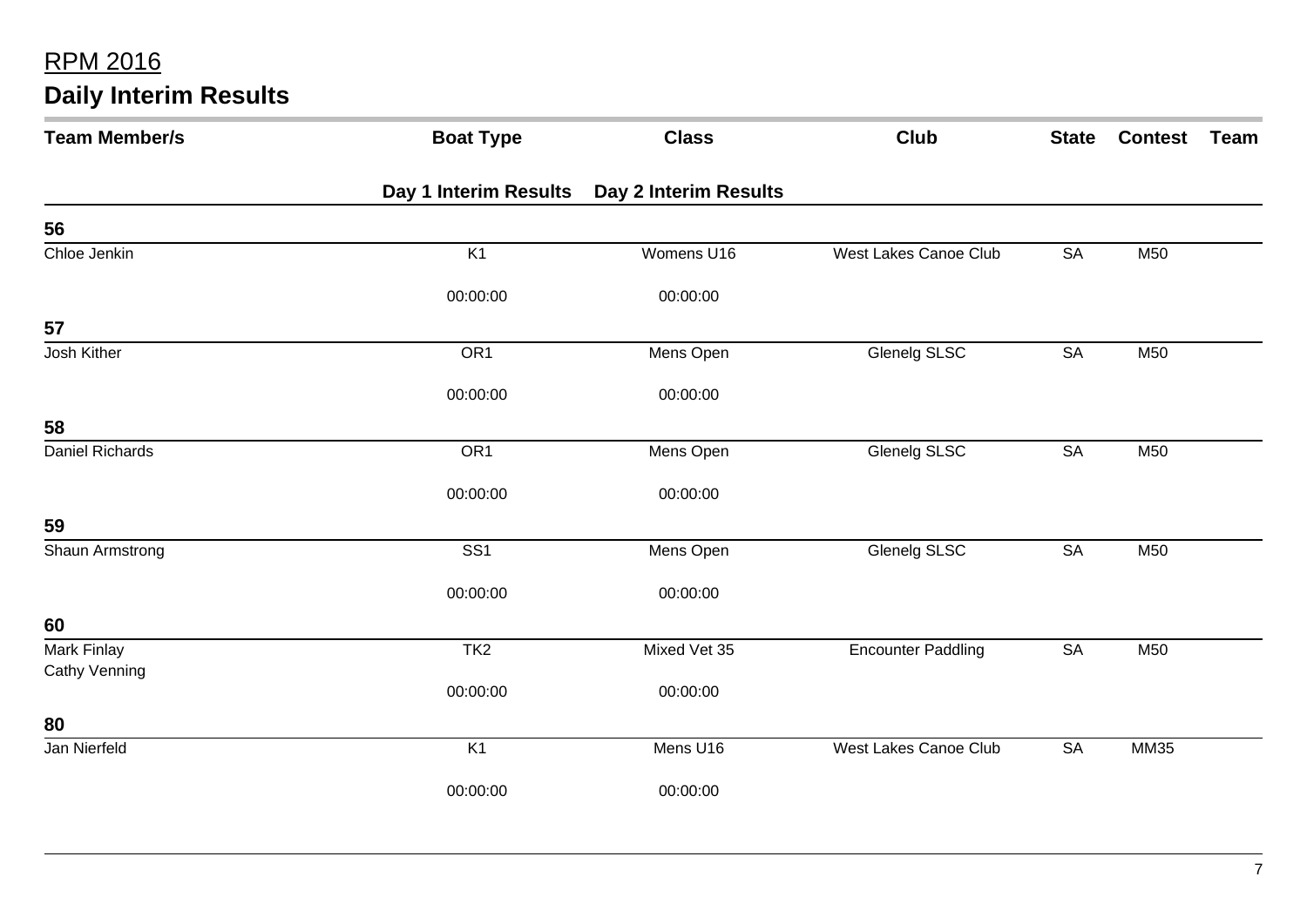| <b>Team Member/s</b> | <b>Boat Type</b>      | <b>Class</b>          | <b>Club</b>                  | <b>State</b> | <b>Contest</b> | Team |
|----------------------|-----------------------|-----------------------|------------------------------|--------------|----------------|------|
|                      | Day 1 Interim Results | Day 2 Interim Results |                              |              |                |      |
| 81                   |                       |                       |                              |              |                |      |
| Lucinda Remilton     | K <sub>1</sub>        | Womens U16            | <b>Encounter Paddling</b>    | <b>SA</b>    | <b>MM35</b>    |      |
|                      | 00:00:00              | 00:00:00              |                              |              |                |      |
| 82                   |                       |                       |                              |              |                |      |
| Alana Lysandrou      | K <sub>1</sub>        | Womens U16            | <b>West Lakes Canoe Club</b> | <b>SA</b>    | <b>MM35</b>    |      |
|                      | 00:00:00              | 00:00:00              |                              |              |                |      |
| 83                   |                       |                       |                              |              |                |      |
| Sally Nunan          | K <sub>1</sub>        | Womens Vet 35         | <b>Encounter Paddling</b>    | <b>SA</b>    | <b>MM35</b>    |      |
|                      | 00:00:00              | 00:00:00              |                              |              |                |      |
| 84                   |                       |                       |                              |              |                |      |
| Amanda Jacobs        | K <sub>1</sub>        | Womens U16            | <b>West Lakes Canoe Club</b> | <b>SA</b>    | <b>MM35</b>    |      |
|                      | 00:00:00              | 00:00:00              |                              |              |                |      |
| 85                   |                       |                       |                              |              |                |      |
| June Finlay          | RKM1                  | Womens Vet 45         | <b>Encounter Paddling</b>    | <b>SA</b>    | <b>MM35</b>    |      |
|                      | 00:00:00              | 00:00:00              |                              |              |                |      |
| 86                   |                       |                       |                              |              |                |      |
| Verity Remilton      | SS <sub>1</sub>       | Womens Vet 55         | <b>Encounter Paddling</b>    | <b>SA</b>    | <b>MM35</b>    |      |
|                      | 00:00:00              | 00:00:00              |                              |              |                |      |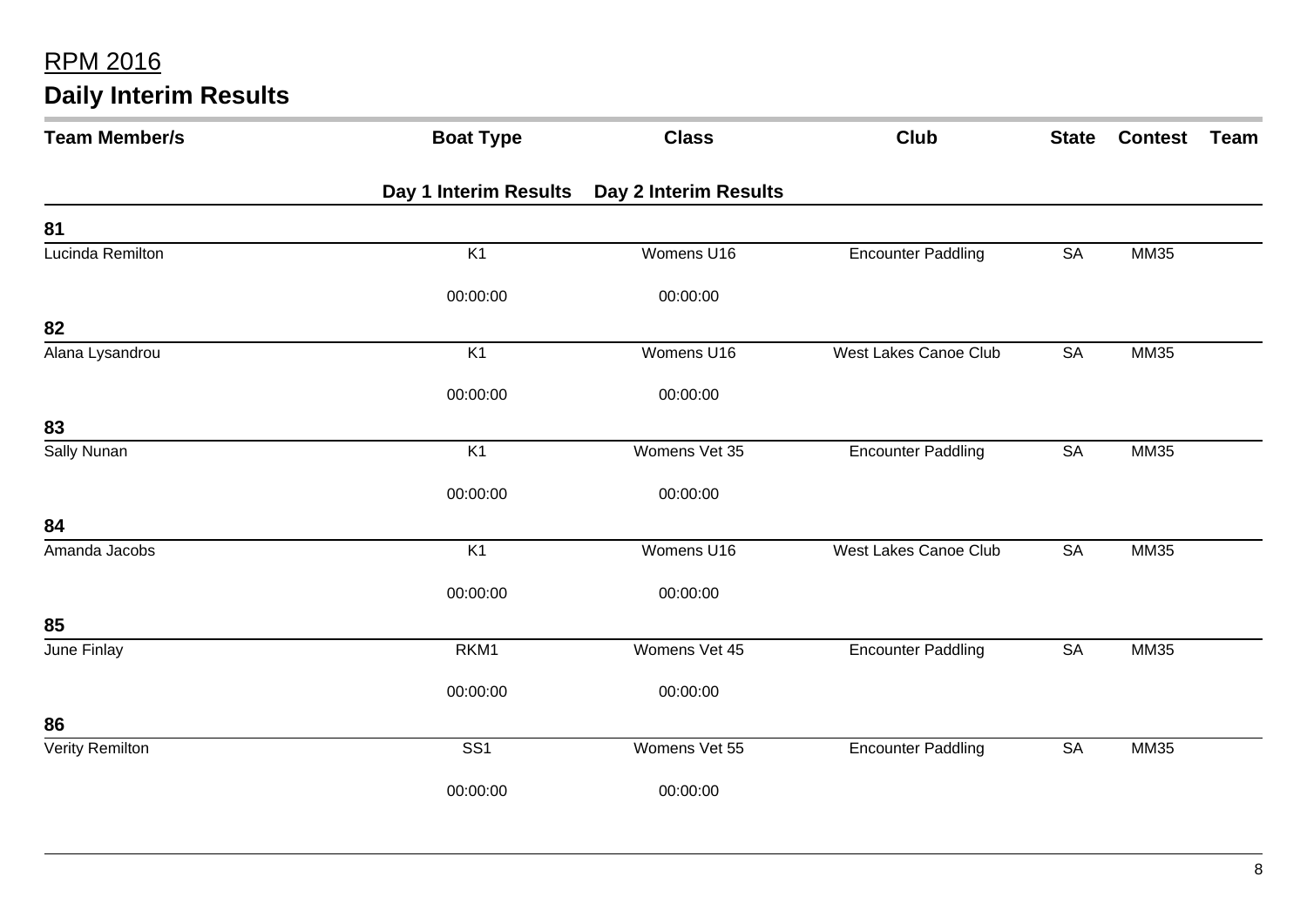| <b>Team Member/s</b>                     | <b>Boat Type</b>      | <b>Class</b>          | <b>Club</b>               | <b>State</b> | <b>Contest</b> | Team |
|------------------------------------------|-----------------------|-----------------------|---------------------------|--------------|----------------|------|
|                                          | Day 1 Interim Results | Day 2 Interim Results |                           |              |                |      |
| 87                                       |                       |                       |                           |              |                |      |
| Paul Perry                               | TK1                   | Mens Vet 45           | <b>Encounter Paddling</b> | <b>SA</b>    | MM35           |      |
|                                          | 00:00:00              | 00:00:00              |                           |              |                |      |
| 88                                       |                       |                       |                           |              |                |      |
| Jodie Byerlee                            | TK1                   | Womens Vet 45         | <b>Encounter Paddling</b> | SA           | <b>MM35</b>    |      |
|                                          | 00:00:00              | 00:00:00              |                           |              |                |      |
| 89                                       |                       |                       |                           |              |                |      |
| Rebecca McMillan                         | TK1                   | Womens Vet 35         | <b>Encounter Paddling</b> | <b>SA</b>    | MM35           |      |
|                                          | 00:00:00              | 00:00:00              |                           |              |                |      |
| 96                                       |                       |                       |                           |              |                |      |
| Duncan Johnstone                         | OR <sub>1</sub>       | Mens Vet 55           | Lane Cove River Kayakers  | <b>NSW</b>   | M200           |      |
|                                          | 00:00:00              | 00:00:00              |                           |              |                |      |
| 97                                       |                       |                       |                           |              |                |      |
| David Moroney<br><b>Robert Chatfield</b> | TK <sub>2</sub>       | Mens Vet 65           |                           | <b>VIC</b>   | M200           |      |
|                                          | 00:00:00              | 00:00:00              |                           |              |                |      |
| 98                                       |                       |                       |                           |              |                |      |
| Andrew De Highden                        | TK1                   | Mens Vet 45           | <b>INCC</b>               | <b>VIC</b>   | M200           |      |
|                                          | 00:00:00              | 00:00:00              |                           |              |                |      |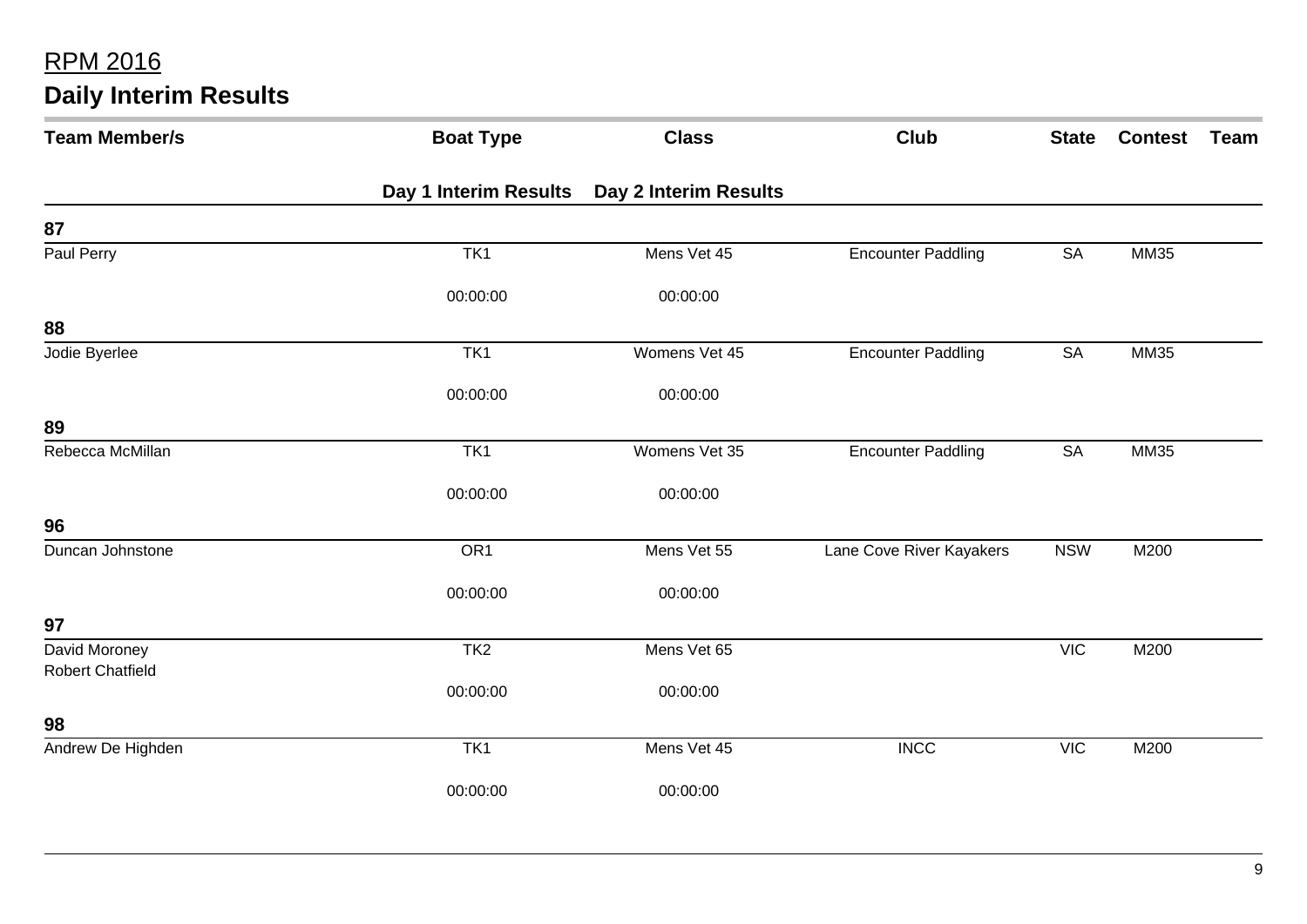| <b>Team Member/s</b>                    | <b>Boat Type</b>        | <b>Class</b>          | <b>Club</b>              | <b>State</b> | <b>Contest</b> | <b>Team</b> |
|-----------------------------------------|-------------------------|-----------------------|--------------------------|--------------|----------------|-------------|
|                                         | Day 1 Interim Results   | Day 2 Interim Results |                          |              |                |             |
| 99                                      |                         |                       |                          |              |                |             |
| <b>Andrew Stoodley</b>                  | $\overline{\text{SS1}}$ | Mens Vet 45           | MCC-SA                   | <b>SA</b>    | M200           |             |
|                                         | 00:00:00                | 00:00:00              |                          |              |                |             |
| 100                                     |                         |                       |                          |              |                |             |
| <b>Bill Robinson</b><br>Alice Johnstone | RKL <sub>2</sub>        | Mixed Open            |                          | <b>VIC</b>   | M200           |             |
|                                         | 00:00:00                | 00:00:00              |                          |              |                |             |
| 101                                     |                         |                       |                          |              |                |             |
| Glenn Keane                             | K <sub>1</sub>          | Mens Vet 70           | Tasmanian Canoe Club     | <b>TAS</b>   | M200           |             |
|                                         | 00:00:00                | 00:00:00              |                          |              |                |             |
| 102                                     |                         |                       |                          |              |                |             |
| Gayle Burke                             | K1                      | Womens Vet 65         | Footscray Canoe Club     | <b>VIC</b>   | M200           |             |
|                                         | 00:00:00                | 00:00:00              |                          |              |                |             |
| 103                                     |                         |                       |                          |              |                |             |
| Anjie Lees                              | K1                      | Womens Vet 35         | Lane Cove River Kayakers | <b>NSW</b>   | M200           |             |
|                                         | 00:00:00                | 00:00:00              |                          |              |                |             |
| 104                                     |                         |                       |                          |              |                |             |
| Ken Pringle                             | OC <sub>1</sub>         | Mens Vet 55           | <b>AOCC</b>              | <b>SA</b>    | M200           |             |
|                                         | 00:00:00                | 00:00:00              |                          |              |                |             |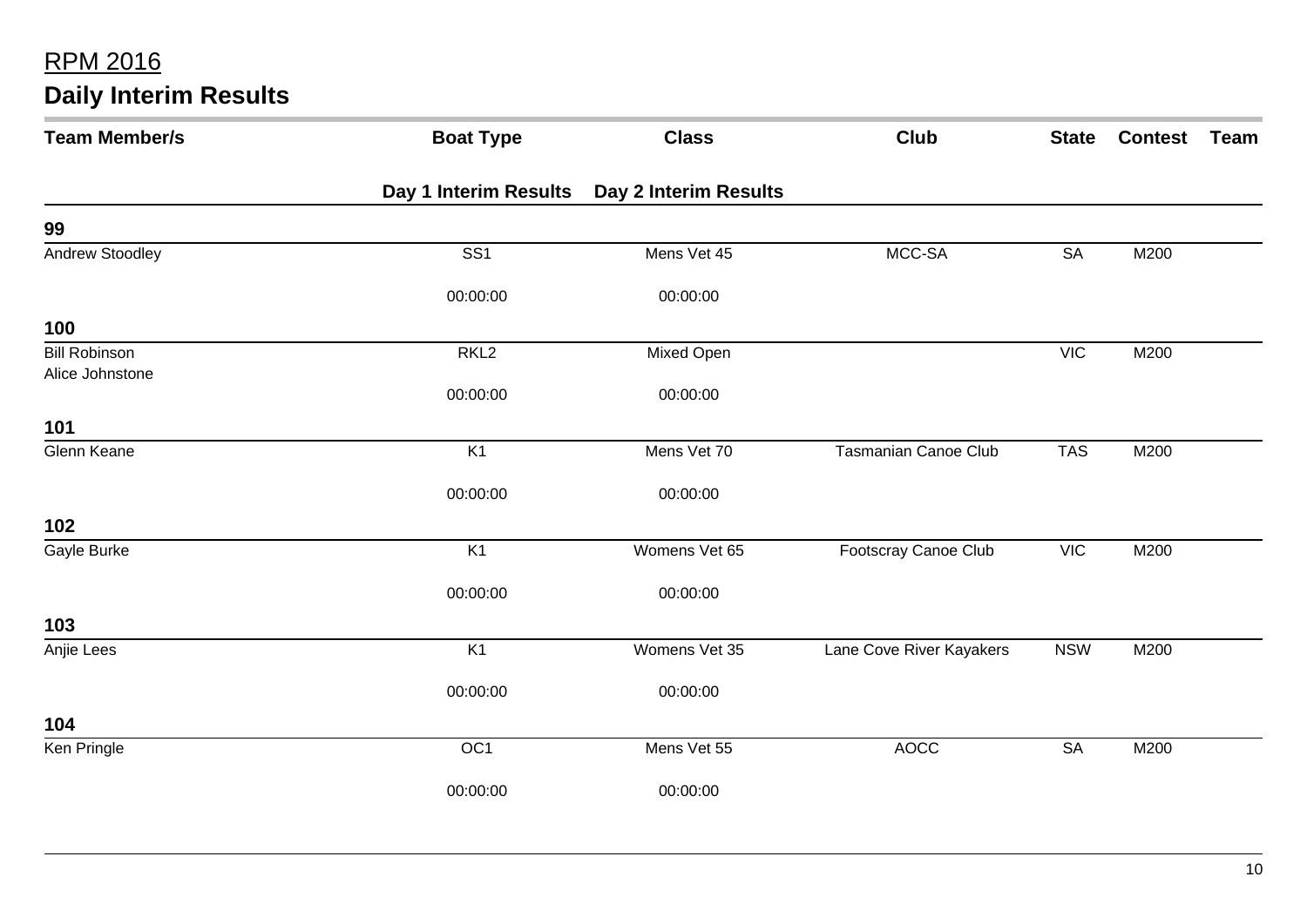| <b>Team Member/s</b>                  |                                       | <b>Boat Type</b>      | <b>Class</b>          | <b>Club</b>              | <b>State</b> | <b>Contest</b> | <b>Team</b> |
|---------------------------------------|---------------------------------------|-----------------------|-----------------------|--------------------------|--------------|----------------|-------------|
|                                       |                                       | Day 1 Interim Results | Day 2 Interim Results |                          |              |                |             |
| 106                                   |                                       |                       |                       |                          |              |                |             |
| <b>Tom Simmat</b>                     |                                       | OR <sub>1</sub>       | Mens Vet 65           | Lane Cove River Kayakers | <b>NSW</b>   | M200           |             |
|                                       |                                       | 00:00:00              | 00:00:00              |                          |              |                |             |
| 107                                   |                                       |                       |                       |                          |              |                |             |
| <b>Tony Hystek</b>                    |                                       | OR <sub>1</sub>       | Mens Vet 55           | Lane Cove River Kayakers | <b>NSW</b>   | M200           |             |
|                                       |                                       | 00:00:00              | 00:00:00              |                          |              |                |             |
| 108                                   |                                       |                       |                       |                          |              |                |             |
| Paul Johnston                         |                                       | OR <sub>1</sub>       | Mens Vet 45           |                          | <b>SA</b>    | M200           |             |
|                                       |                                       | 00:00:00              | 00:00:00              |                          |              |                |             |
| 109                                   |                                       |                       |                       |                          |              |                |             |
| Ross Fraser                           |                                       | RKL <sub>2</sub>      | Mens Vet 55           | Lane Cove River Kayakers | <b>NSW</b>   | M200           |             |
| Ken Holmes                            |                                       | 00:00:00              | 00:00:00              |                          |              |                |             |
| 246                                   |                                       |                       |                       |                          |              |                |             |
| Neil White<br><b>Stewart Nicol</b>    |                                       | K <sub>1</sub>        | Mens Vet 55           | Footscray Canoe Club     | <b>VIC</b>   | R200           |             |
| <b>Annette Scott</b>                  |                                       | 00:00:00              | 00:00:00              |                          |              |                |             |
| 247                                   |                                       |                       |                       |                          |              |                |             |
| Daniel Kucharski                      | <b>Harry Rugless</b>                  | K <sub>2</sub>        | Mens U16              | West Lakes Canoe Club    | <b>SA</b>    | R200           |             |
| Sebastian Kucharski<br>Lachlan Jarvis | Lincoln Loughry<br><b>Jesse Ellis</b> | 00:00:00              | 00:00:00              |                          |              |                |             |